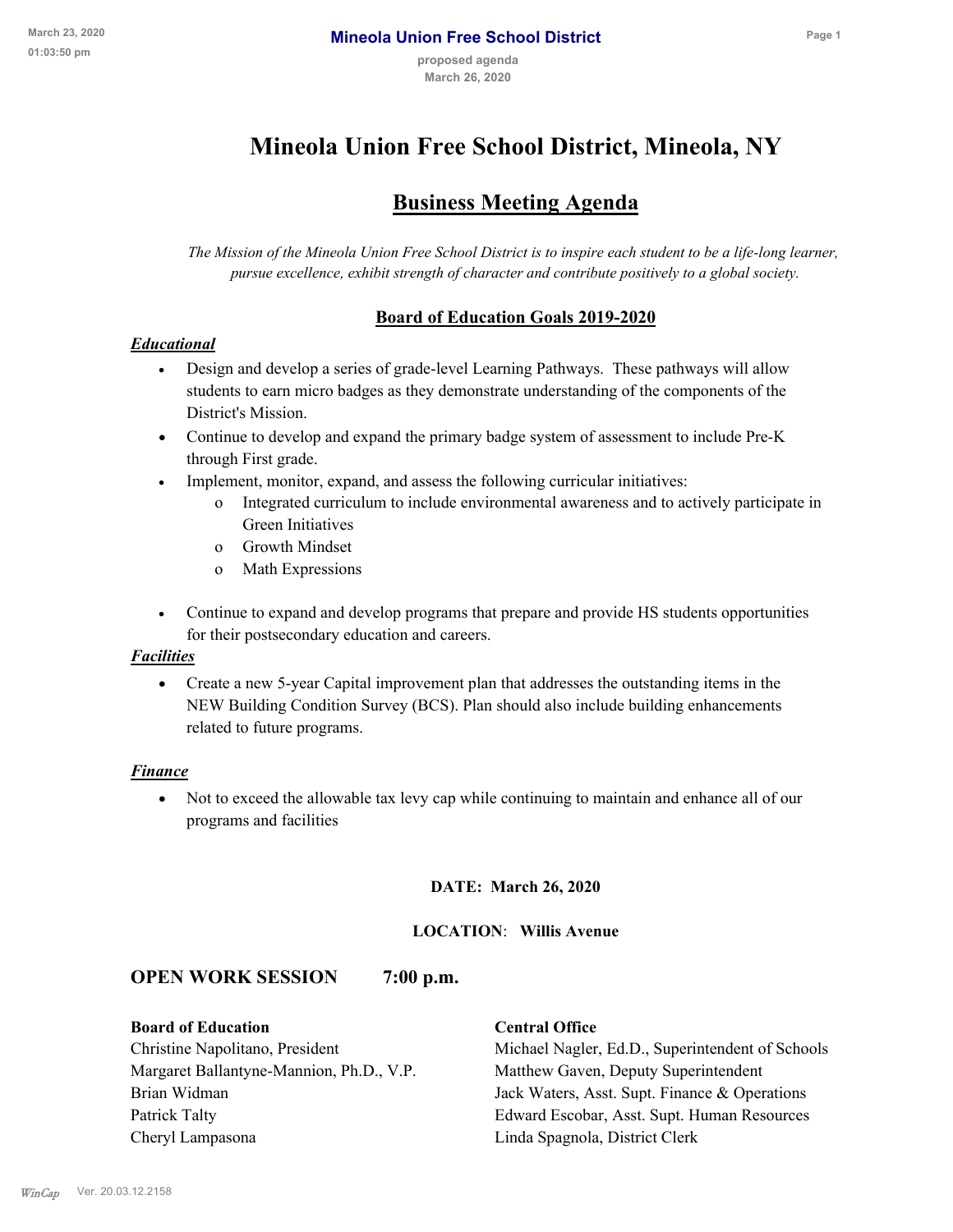# **A. Call to Order**

### **APPOINTMENT OF DR. MICHAEL NAGLER AS PRO-TEM**

#### **A motion was made to appoint Dr Michael Nagler as Pro-Tem of this meeting.**

| Motion:<br>Second: |     |    |     |  |
|--------------------|-----|----|-----|--|
| Yes:               |     |    | No: |  |
|                    |     |    |     |  |
|                    |     |    |     |  |
|                    |     |    |     |  |
| Passed:            | Yes | No |     |  |

- **B. Pledge of Allegiance**
- **C. Reading of Mission**
- **D. Moment of Silent Meditation**
- **E. Dais & Visitor Introductions**
- **F. Suspended Student Organization Report**
- **G. BOE Reports**
	- **1. Comments from Board Trustees**
	- **2. Comments from Board President**
	- **3. Comments from Superintendent**

**H. Old Business**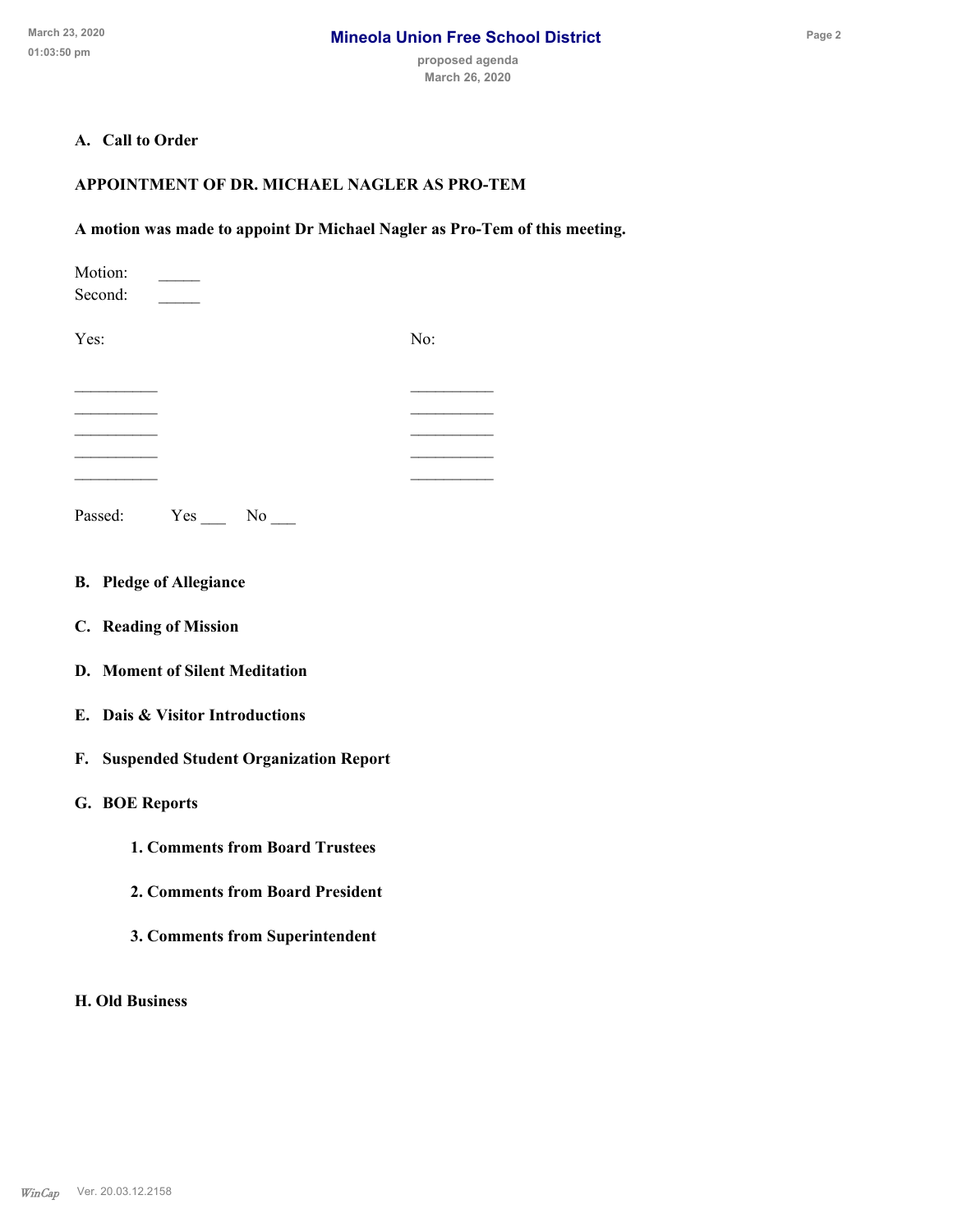#### **Nassau County Transportation Consortium**

#### **RESOLUTION #46**

WHEREAS, a number of public school districts in Nassau County wish to jointly solicit proposals, together with the Nassau Board of Cooperative Educational Services ("BOCES") for pupil transportation services for the 2020-21 school year (and any renewal period) in accordance with the applicable provisions of General Municipal Law;

WHEREAS, the public school districts and the BOCES have agreed to form a Cooperative (the "Cooperative") for this purpose;

WHEREAS, the Mineola School District is desirous of participating in the Cooperative for joint solicitation of proposals for pupil transportation services as authorized by General Municipal Law, Section 119-0 in accordance with the terms and conditions of the Inter-Municipal Cooperative Transportation Agreement attached hereto;

NOW THEREFORE BE IT RESOLVED, that the Board of Education authorizes the School District to participate in the Cooperative; and

BE IT FURTHER RESOLVED, that the Board of Education hereby approves the Inter-Municipal Cooperative Transportation Agreement (Recitals) attached hereto and authorizes the Board President to execute the Agreement on behalf of the Board of Education.

Motion: \_\_\_\_\_\_\_\_\_<br>Second:

Yes: No:

 $\frac{1}{2}$  , and the contribution of the contribution of  $\frac{1}{2}$  , and  $\frac{1}{2}$  , and  $\frac{1}{2}$ \_\_\_\_\_\_\_\_\_\_ \_\_\_\_\_\_\_\_\_\_

Passed: Yes No

#### **J. CONSENSUS AGENDA**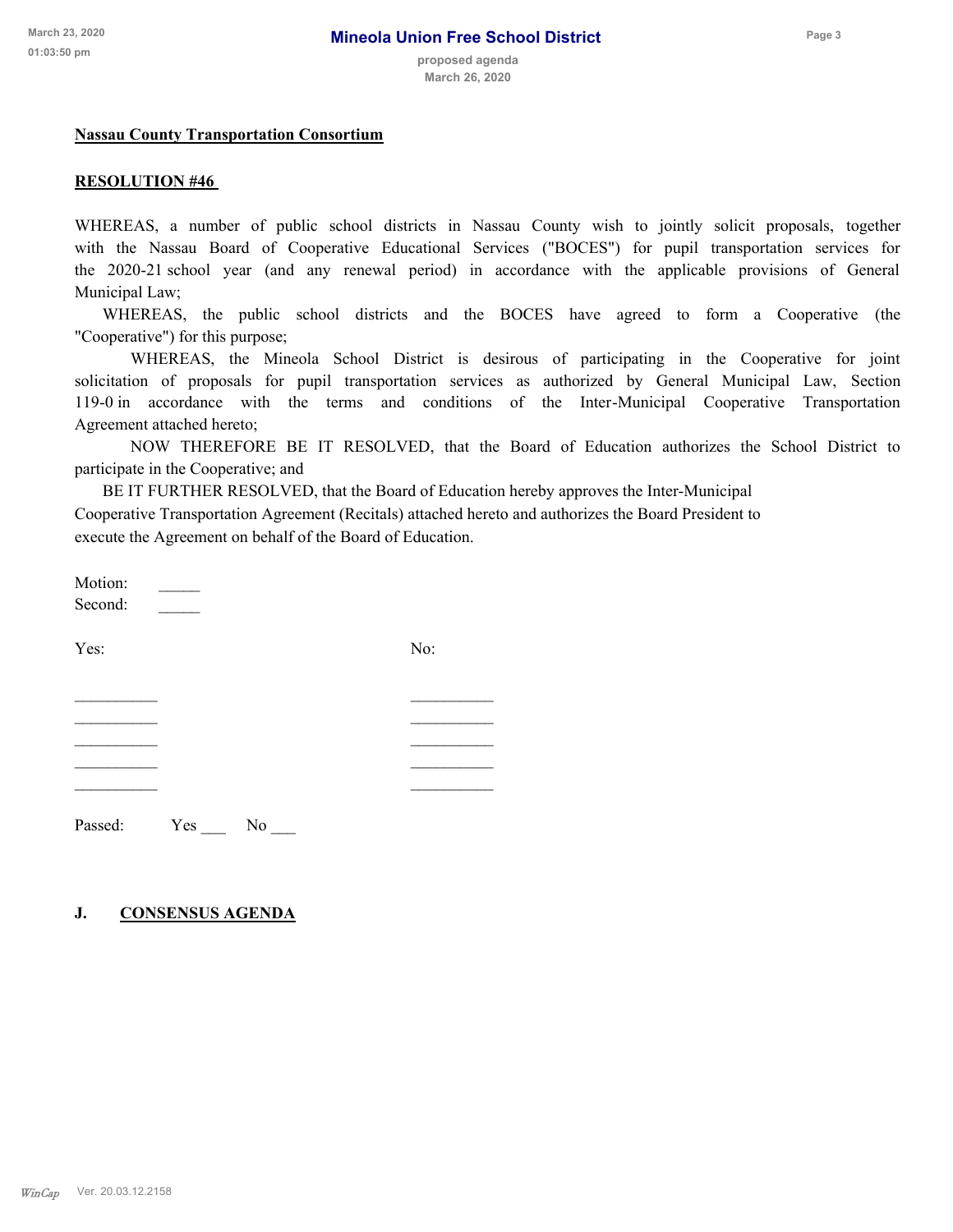| 23, 2020<br>50 pm     |                                                                                                                                                                                                                                                                                                                                                                                               | <b>Mineola Union Free School District</b>                                                    |             | Page 4                       |  |  |  |
|-----------------------|-----------------------------------------------------------------------------------------------------------------------------------------------------------------------------------------------------------------------------------------------------------------------------------------------------------------------------------------------------------------------------------------------|----------------------------------------------------------------------------------------------|-------------|------------------------------|--|--|--|
|                       |                                                                                                                                                                                                                                                                                                                                                                                               | proposed agenda<br>March 26, 2020                                                            |             |                              |  |  |  |
| <b>RESOLUTION #49</b> | items J.1.a.1. through J.3.a.2., as presented.                                                                                                                                                                                                                                                                                                                                                | - BE IT RESOLVED that the Board of Education approves the consensus agenda                   |             |                              |  |  |  |
|                       |                                                                                                                                                                                                                                                                                                                                                                                               |                                                                                              |             |                              |  |  |  |
| Motion:<br>Second:    |                                                                                                                                                                                                                                                                                                                                                                                               |                                                                                              |             |                              |  |  |  |
| Yes:                  |                                                                                                                                                                                                                                                                                                                                                                                               | No:                                                                                          |             |                              |  |  |  |
|                       |                                                                                                                                                                                                                                                                                                                                                                                               |                                                                                              |             |                              |  |  |  |
|                       |                                                                                                                                                                                                                                                                                                                                                                                               |                                                                                              |             |                              |  |  |  |
|                       |                                                                                                                                                                                                                                                                                                                                                                                               |                                                                                              |             |                              |  |  |  |
|                       | Passed: Yes No __                                                                                                                                                                                                                                                                                                                                                                             |                                                                                              |             |                              |  |  |  |
|                       |                                                                                                                                                                                                                                                                                                                                                                                               |                                                                                              |             |                              |  |  |  |
| 1.                    | <b>ACCEPTING OF MINUTES</b>                                                                                                                                                                                                                                                                                                                                                                   |                                                                                              |             |                              |  |  |  |
| a.                    | That the Board of Education accepts the minutes of the January 16, 2020 Business Meeting, as<br>presented.                                                                                                                                                                                                                                                                                    |                                                                                              |             |                              |  |  |  |
| 2.                    | <b>INSTRUCTION</b>                                                                                                                                                                                                                                                                                                                                                                            |                                                                                              |             |                              |  |  |  |
| a.                    | <b>Retirements</b>                                                                                                                                                                                                                                                                                                                                                                            |                                                                                              |             |                              |  |  |  |
| 1.                    | That the Board of Education accepts, with regret, the resignation for the purpose of retirement,<br>of Daniel Guido, Physical Education Teacher, effective June 30, 2020.                                                                                                                                                                                                                     |                                                                                              |             |                              |  |  |  |
| $\mathbf{b}$ .        | <b>45 Day Sub Appointments</b>                                                                                                                                                                                                                                                                                                                                                                |                                                                                              |             |                              |  |  |  |
| 1.                    | That the Board of Education approves the appointment of Stephannia Kabanakis, to the<br>position of 45 Day Substitute Teacher for, effective February 10, 2020 to on or before June 30,<br>2020. Salary: \$100 for days 0-10, \$110 after 11-20 consecutive days, \$120 after 21-30<br>consecutive days, \$130 after 31-45 consecutive days, Day 46 contract salary, MA, Step 1,<br>\$72,304. |                                                                                              |             |                              |  |  |  |
| $\mathbf{c}.$         | <b>Coaches - Appointments</b><br>2019-2020 school year:                                                                                                                                                                                                                                                                                                                                       | That the Board of Education approves the appointment of the following coaches for the        |             |                              |  |  |  |
| 1.                    | <b>Position</b><br>8th Grade Baseball                                                                                                                                                                                                                                                                                                                                                         | <b>Employee Name</b><br>Jeffrey Appelbaum                                                    | <b>Step</b> | <b>Stipend</b><br>\$4,427.00 |  |  |  |
| d.                    | <b>Instruction: Student Actions</b>                                                                                                                                                                                                                                                                                                                                                           |                                                                                              |             |                              |  |  |  |
| 1.                    | following students:<br>a. Brianna Voyer - Softball                                                                                                                                                                                                                                                                                                                                            | That the Board of Education approves the Athletic Advanced Placement Process request for the |             |                              |  |  |  |

# 3. **CIVIL SERVICE**

# a. **Retirement(s)**

That the Board of Education accept, the resignation, with regret, of Patricia Sarrantonio, full 1. time Teacher Aide at the High School, for the purpose of retirement, effective June 30, 2020.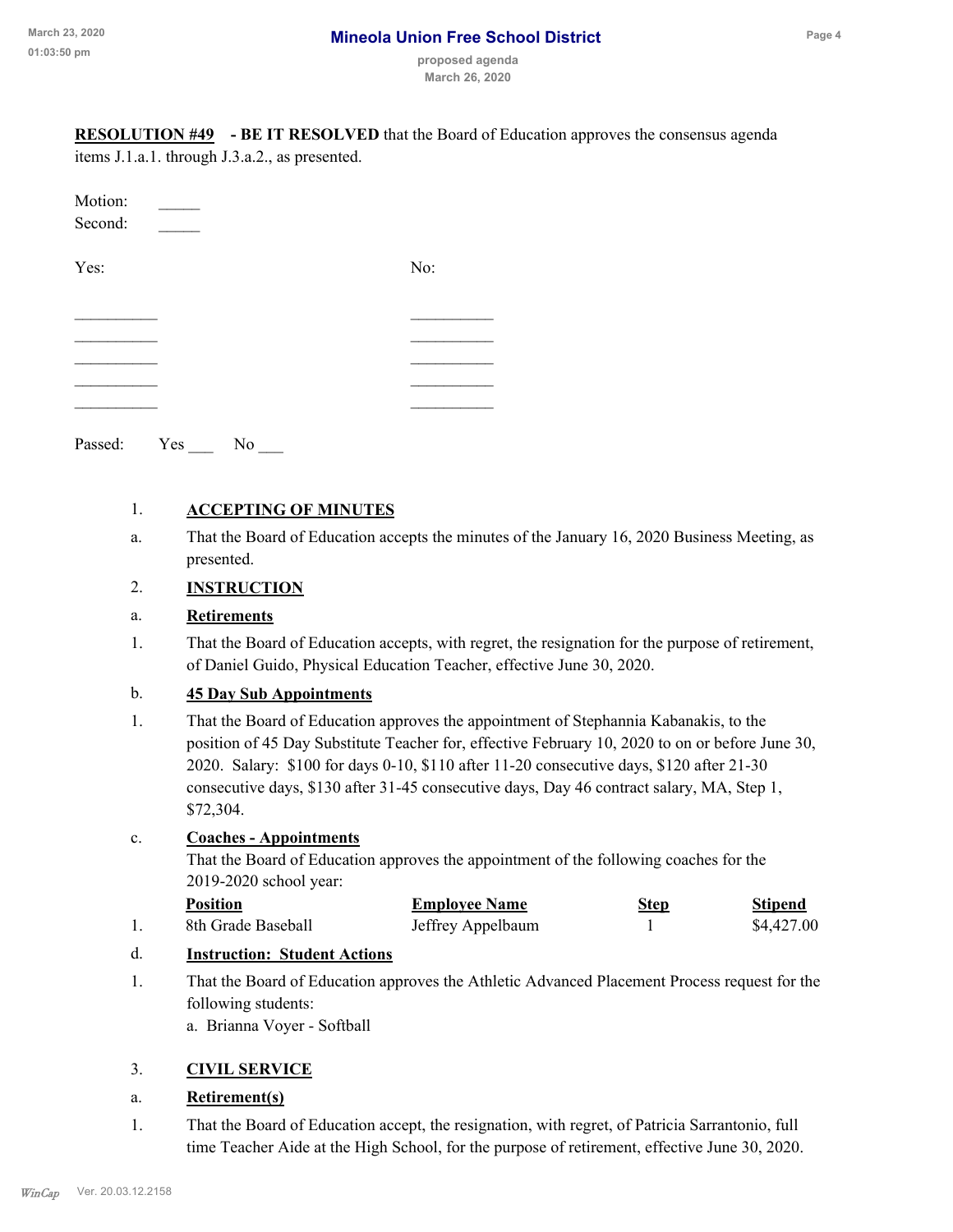That the Board of Education accept, the resignation, with regret, of Elsie Vila Tramontano, part 2. time Teacher Aide at Meadow Drive School, for the purpose of retirement, effective June 30, 2020.